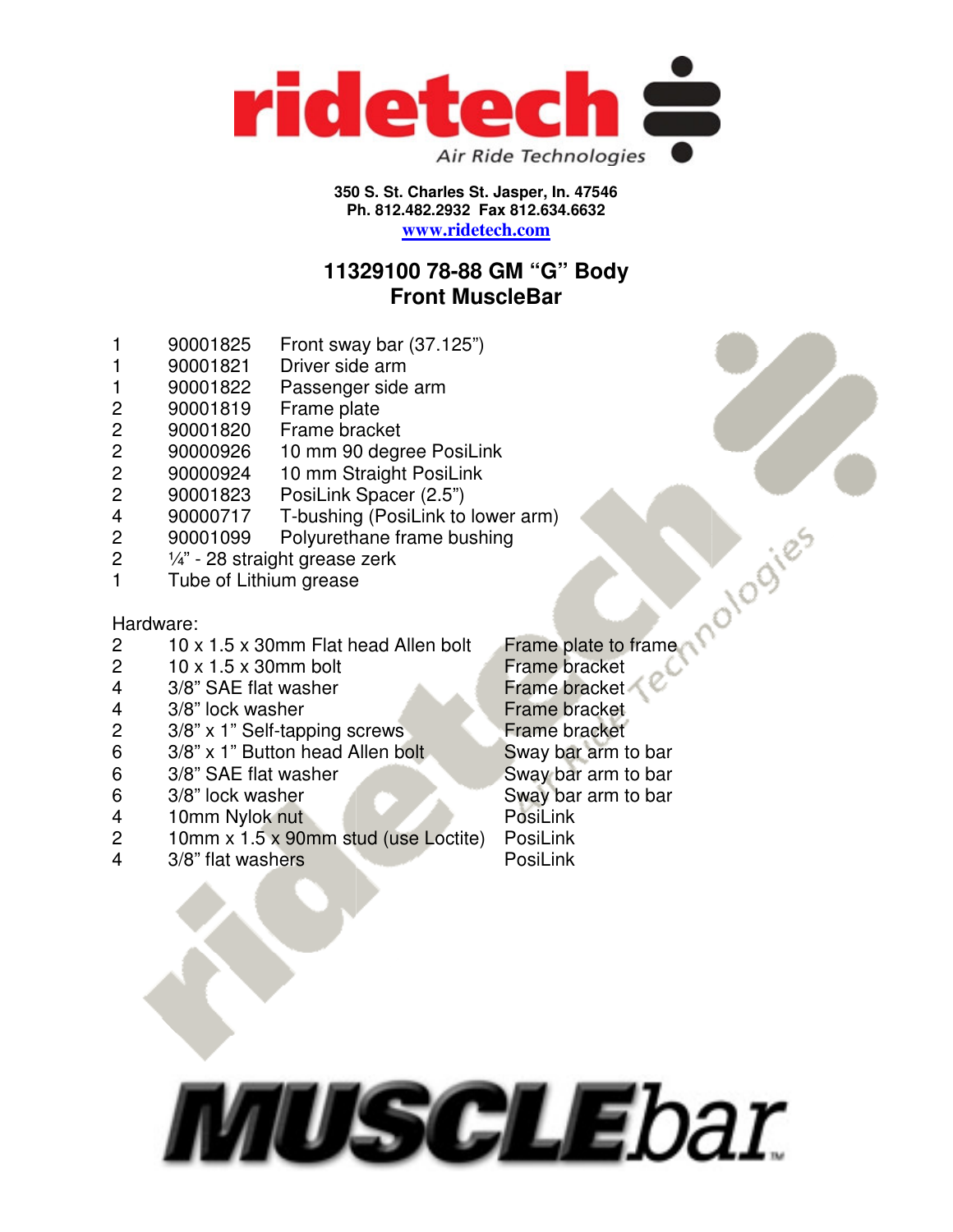# POSI·Link

## **11329100 Installation Instructions**

- 1. This sway bar was designed for use with our lower StrongArms. Installation with other control arms may require modification.
- 2. Remove the end links from the factory sway bar. Then remove the bolts attaching the sway bar to the frame.



3. Bolt the frame plate to the frame using the factory sway bar holes. The front hole will use a 10mm x 30mm flat head Allen screw. The rear hole will use a standard 10mm x 30mm hex bolt.

4. Using the bracket as a guide, drill the front hole with a 5/16" bit. Then thread in 3/8" self-tapping screw.



5. Slide the poly bushing over the bar and lubricate with the lithium grease supplied.

Technic

6. Slide the bracket over the bushing and fasten the bar to the frame using the 10mm x 30mm hex bolt and 3/8" self-tapping screw.

**Note:** Future lubrication should only be done with non-petroleum based lubricants.